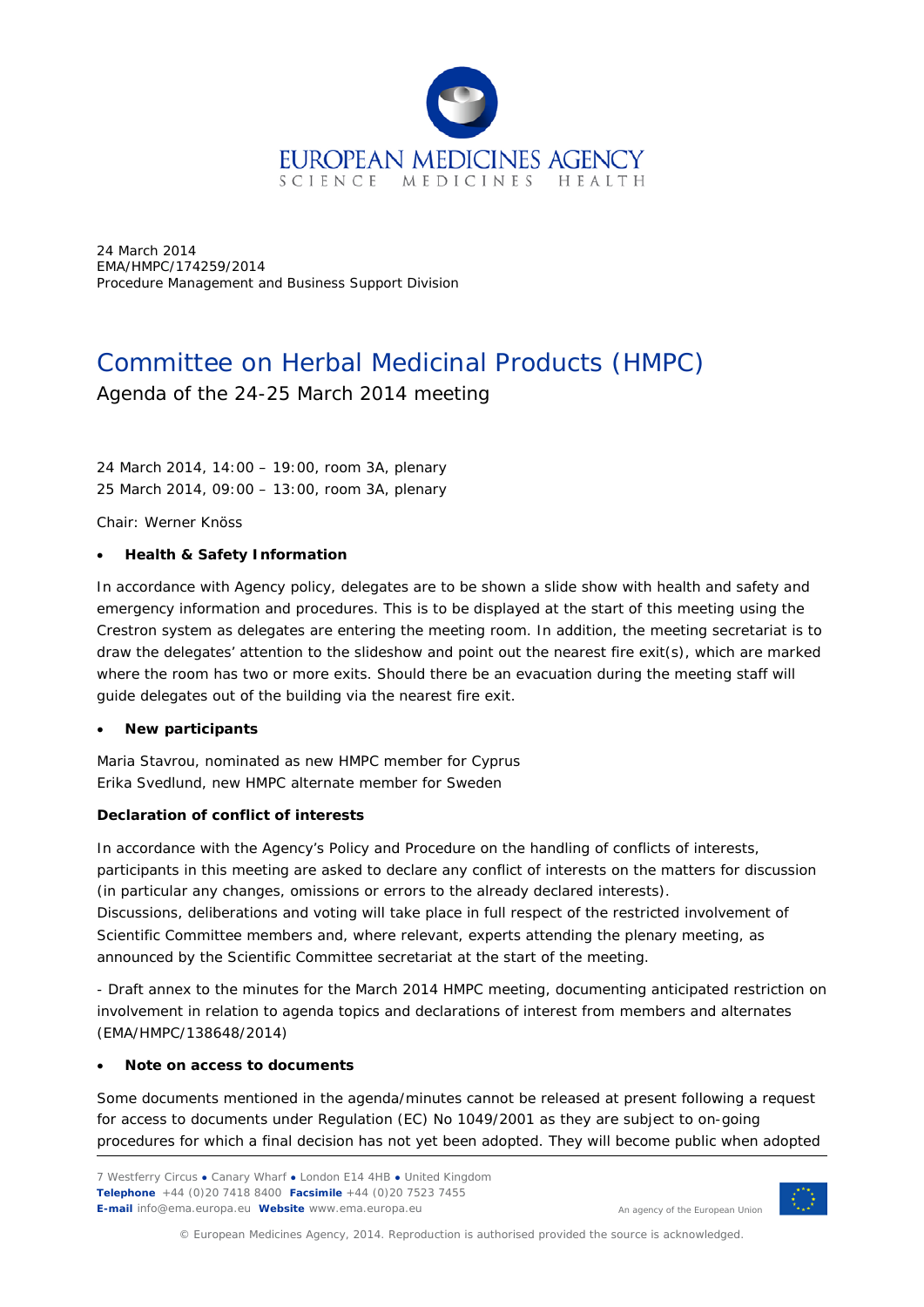or considered public according to the principles stated in the Agency policy on access to documents (EMA/127362/2006).

#### **I. Introduction**

#### **I.1 Agenda, minutes**

| 1.1.1 Agenda of 24-25 March 2014 HMPC meeting | Tabled |
|-----------------------------------------------|--------|
| For adoption                                  |        |
| - timetable, for order of topics              |        |
|                                               |        |

| 1.1.2 Minutes of 27-28 January 2014 HMPC | Circulated on 7 February 2014, |
|------------------------------------------|--------------------------------|
| meeting (new version 12 March)           | MMD <sub>2</sub>               |
| For adoption                             |                                |

#### **I.2 Legislation and regulatory affairs**

| 1.2.1 Validation of BSS and feedback received on | Report: HMPC Chair |
|--------------------------------------------------|--------------------|
| 24 February 2014 from Dr. Mathes, Schwabe        |                    |
| <i>For information</i>                           |                    |

### **I.3 Questions raised by HMPC members**

| 1.3.1 Following question by R. Länger dated 12 | Rapporteurs: O. Pelkonen and J. Wiesner |
|------------------------------------------------|-----------------------------------------|
| August 2013 on assessment of estragole and     | See II.4.1, II.13.1                     |
| alkenyl benzenes                               | Tabled                                  |
| - draft reflection paper                       |                                         |
| For discussion                                 |                                         |

| 1.3.2 Presentation on Polycyclic Aromatic | Rapporteur: A. P. Martins |
|-------------------------------------------|---------------------------|
| Hydrocarbons (PAH)                        | MMD 1                     |
| - presentation                            |                           |
| <b>For discussion</b>                     |                           |

| 1.3.3 Query on criteria for simplified registration | Rapporteur: E. van Galen |
|-----------------------------------------------------|--------------------------|
| procedure                                           | Tabled                   |
| - email                                             |                          |
| <b>For discussion</b>                               |                          |

### **I.4 Questions raised by companies**

# **I.5 Referral procedures**

**II. Co-ordination issues**

#### **II.1 General co-ordination issues**

#### **II.2 Co-ordination with CHMP**

## **II.3 Co-ordination with SAWP**

**II.4 Co-ordination with SWP**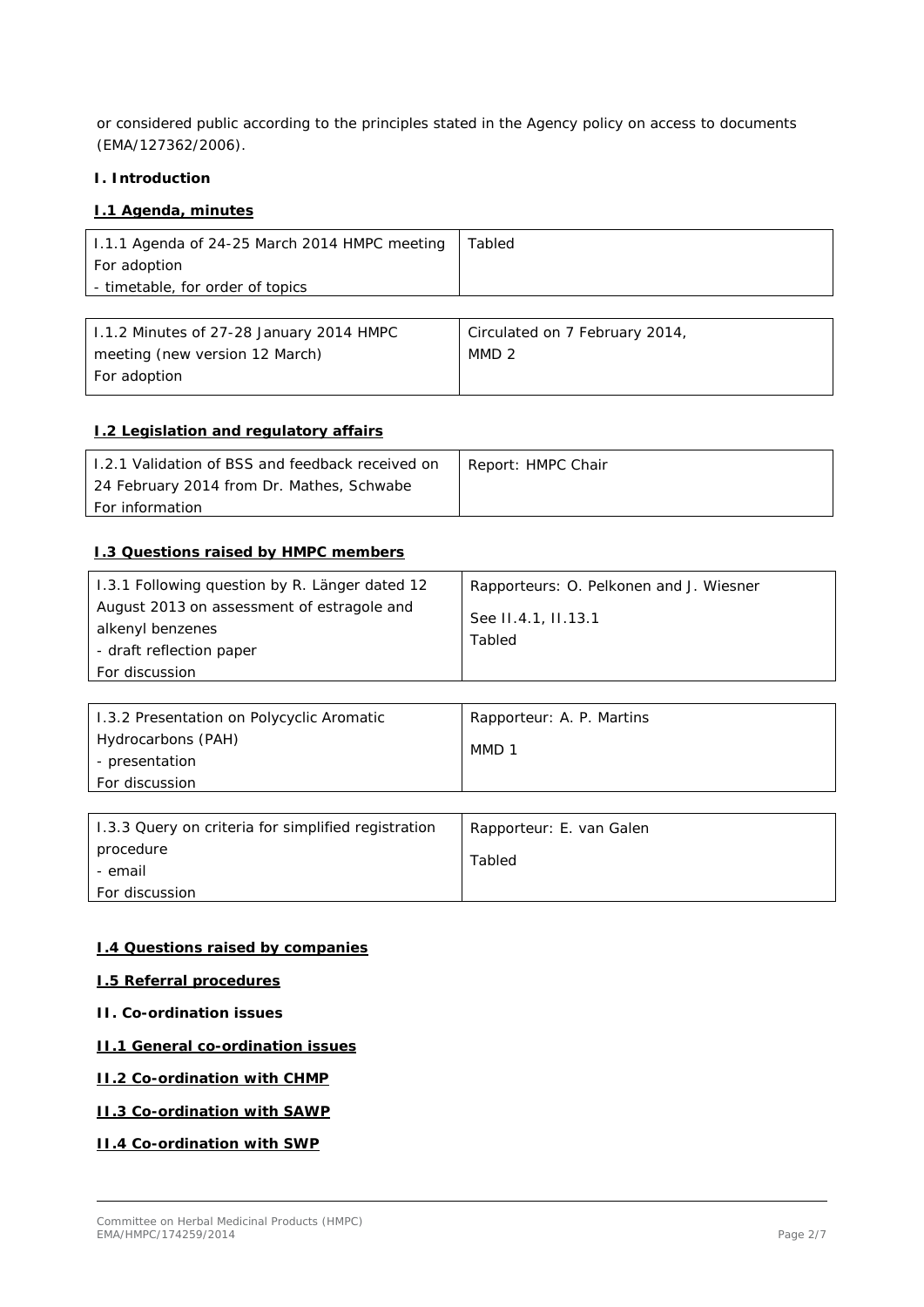| II.4.1 Scientific assessment of estragole | Awaiting feedback from SWP (topic on the agenda |
|-------------------------------------------|-------------------------------------------------|
|                                           | of SWP meeting to be held on 20 March)          |

| II.4.2 Report from SWP activities                                                              | Report: O. Pelkonen               |  |
|------------------------------------------------------------------------------------------------|-----------------------------------|--|
| For discussion                                                                                 | MMD <sub>2</sub>                  |  |
|                                                                                                |                                   |  |
| 11.4.3 Consultation until 24 March 2014 by<br>excipients multidisciplinary group (lead by SWP) | Report: HMPC Chair                |  |
|                                                                                                | Circulated on 7 March 2014, MMD 1 |  |
| - Q&A and report on benzalkonium chloride<br>- Q&A and report on gluten                        | Comments due by 24 March 2014     |  |
| For discussion                                                                                 |                                   |  |
|                                                                                                |                                   |  |
| 11.4.4 Feedback re meeting of joint CVMP and<br>CHMP 3R's expert group held on 4 March 2014    | Report: J. Wiesner, G. Laekeman   |  |

*For discussion*

#### **II.5 Co-ordination with PDCO**

#### **II.6 Co-ordination with PRAC**

#### **II.7 Co-ordination with PCWP**

# **II.8 Co-ordination with HCPWP**

#### **II.9 Co-ordination with Medical Writers**

| 11.9.1 Status report on preparation and<br>publication of ARSP | MMD <sub>2</sub> |
|----------------------------------------------------------------|------------------|
| <b>For discussion</b>                                          |                  |

#### **II.10 Co-ordination with COMP**

## **II.11 Co-ordination with CMDh**

#### **II.12 Co-ordination with Eur. Com.**

| 11.12.1 Letter to the EC in relation to the EFSA | Report: HMPC Chair |
|--------------------------------------------------|--------------------|
| scientific opinion related to hydroxyanthracene  | MMD 2              |
| derivatives                                      |                    |
| *- response from EFSA                            |                    |
| For information                                  |                    |

#### **II.13 Co-ordination with EFSA**

| II.13.1 Scientific assessment of estragole | See 1.3.1, 11.4.1 |
|--------------------------------------------|-------------------|
|--------------------------------------------|-------------------|

#### **III. Organisational matters**

## **III.1 Organisational Matters Drafting Group**

| III.1.1 Meeting report from virtual ORGAM DG | Report: ORGAM DG Chair |
|----------------------------------------------|------------------------|
| meeting held on 10 February 2014             |                        |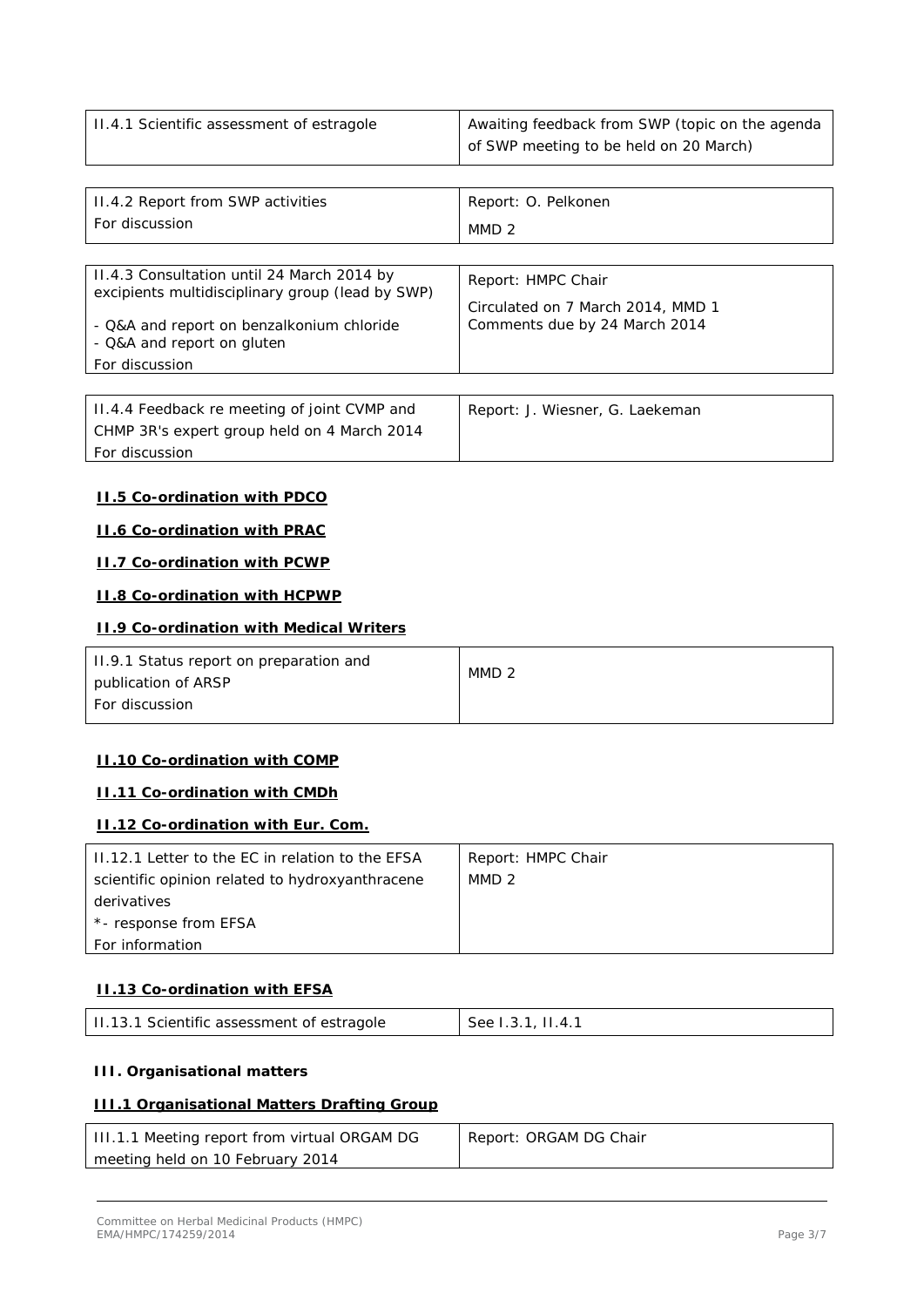| For adoption                                                                                                                                   | MMD <sub>1</sub>                       |
|------------------------------------------------------------------------------------------------------------------------------------------------|----------------------------------------|
| III.1.2 Q & A on the EU framework for<br>(traditional) herbal medicinal products, including<br>those from a non-European tradition             | Rapporteur: E. van Galen               |
| For adoption and publication                                                                                                                   | MMD <sub>1</sub>                       |
| III.1.3 Template for AR on monographs (Rev.4)<br>For adoption and publication                                                                  | Rapporteur: M. Delbò<br>Tabled         |
| III.1.4 Template for exchange of information on<br>marketed products<br>For adoption and publication                                           | Rapporteur: M. Delbò<br>Tabled         |
| III.1.5 Nominations of new ORGAM DG members<br>- nominations received from HMPC members<br>- email from DE 17/03/2014                          | MMD <sub>2</sub>                       |
| <b>III.2 Working methodology</b>                                                                                                               |                                        |
| III.2.1 Progress with MMD implementation<br>- email                                                                                            |                                        |
| III.2.2 Report on HMPC informal HMPC meeting<br>held in Vilnius in December 2013<br>For discussion                                             | Report: A. Kažemekaitis                |
| III.2.3 Agenda topics for informal HMPC meeting<br>to be held in Rome on 4-5 November 2014<br>For discussion                                   | Report: M. Delbò                       |
| III.2.4 Meeting dates in 2016-2017-2018<br>(Revisit time frames by end of the year)<br>For adoption                                            | See also III.2.6<br>MMD <sub>1</sub>   |
| III.2.5 Organisation of an assessors' training in<br>2014 for 20 participants                                                                  | Report: HMPC Chair<br>MMD <sub>1</sub> |
| For discussion<br>- proposals from HMPC members (R. Länger on<br>3 February)                                                                   |                                        |
| III.2.6 Update on progress of EMA reorganisation,<br>especially the rationalisation of scientific<br>committees secretariats<br>For discussion |                                        |
|                                                                                                                                                |                                        |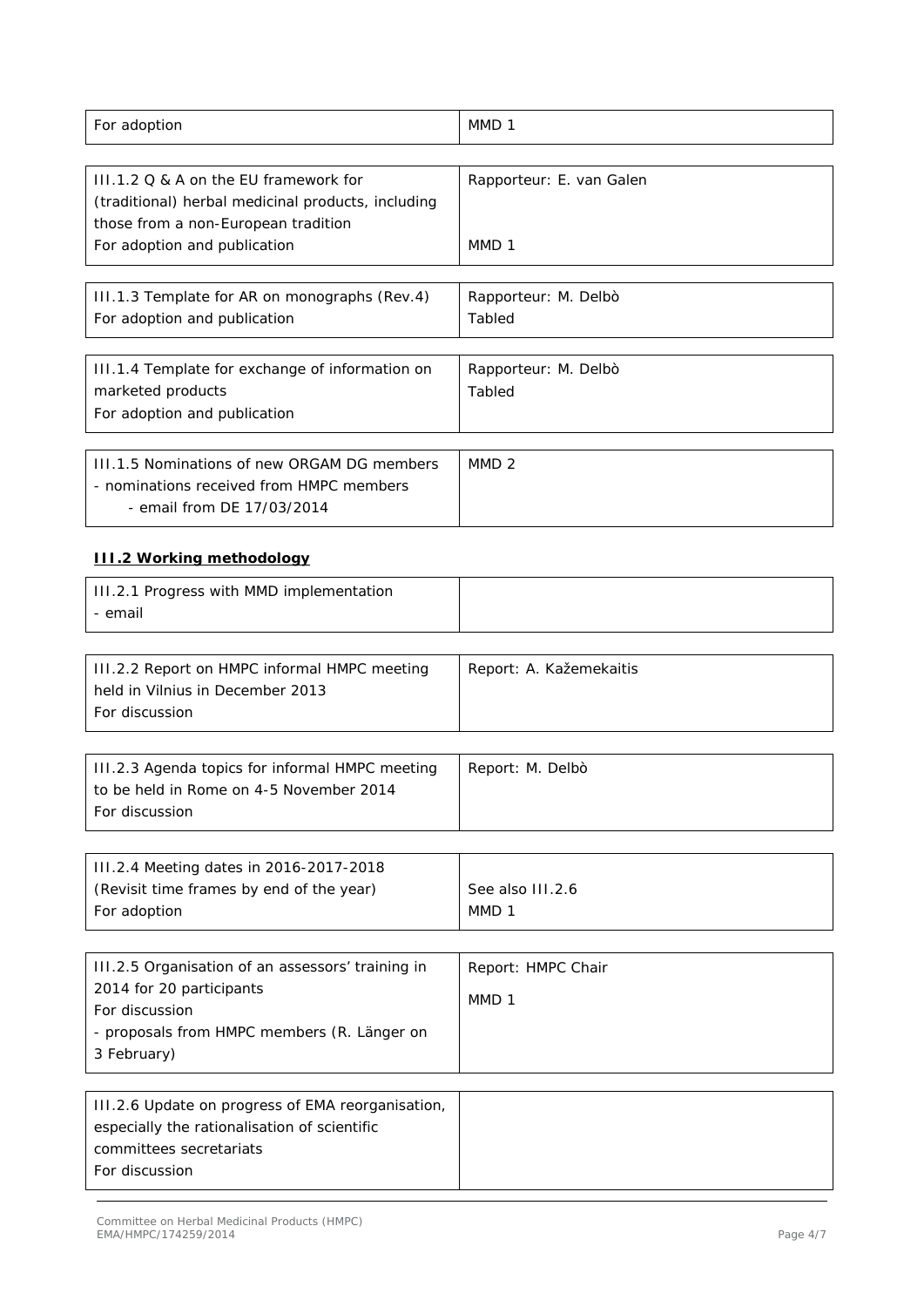| III.2.7 Scientific Coordination Board meeting held | Report: HMPC Chair |
|----------------------------------------------------|--------------------|
| on 10 March 2014                                   |                    |
| <b>For discussion</b>                              |                    |
|                                                    |                    |
| III.2.8 Move to new EMA offices in July 2014       |                    |
| III.2.8.1 Presentation on EMA move to 30           | MMD <sub>2</sub>   |
| <b>Churchill Place</b>                             |                    |

## **IV. Quality**

#### **IV.1 Quality Drafting Group**

| IV.1.1 Meeting report from FtF Q DG meeting held   Report: Q DG Chair |                  |
|-----------------------------------------------------------------------|------------------|
| on 12-13 February 2014                                                | MMD <sub>2</sub> |
| For adoption                                                          |                  |

## **IV.2 European Pharmacopoeia**

| IV.2.1 Report from EDQM Expert Group 13A | EDOM: M. Bald            |
|------------------------------------------|--------------------------|
| meeting held on 4-5 March 2014           | HMPC Observer: I. Chinou |
| <b>For discussion</b>                    | Tabled                   |
| - report                                 |                          |

| IV.2.2 Invitation to EDQM Expert Group 13B | EDOM: M. Bald          |
|--------------------------------------------|------------------------|
| meeting to be held on 8-9 April 2013       | HMPC Observer: H. Neef |
| <b>For information</b>                     |                        |

| IV.2.3 Report from EDQM Expert Group TCM | EDQM: M. Bald            |
|------------------------------------------|--------------------------|
| meeting held on 11-12 February 2014      | HMPC Observer: R. Länger |
| <b>For discussion</b>                    |                          |

# **V. Safety & efficacy**

## **V.1 Report on MLWP activities**

| V.1.1 Report on progress achieved            | Report: MLWP Chair |
|----------------------------------------------|--------------------|
| - Overview of status of MLWP assessment work |                    |
| For discussion                               |                    |

#### **V.2 Community list entries transmitted to European Commission**

# **V.3 Community herbal monographs for public consultation/final adoption after systematic review/revision**

| V.3.1 Monograph and list entry on Eleutherococci | Rapporteur: D. Kalke      |
|--------------------------------------------------|---------------------------|
| radix (and supporting documents: AR, LoR)        | Peer-reviewer: G. Calapai |
|                                                  | MMD <sub>2</sub>          |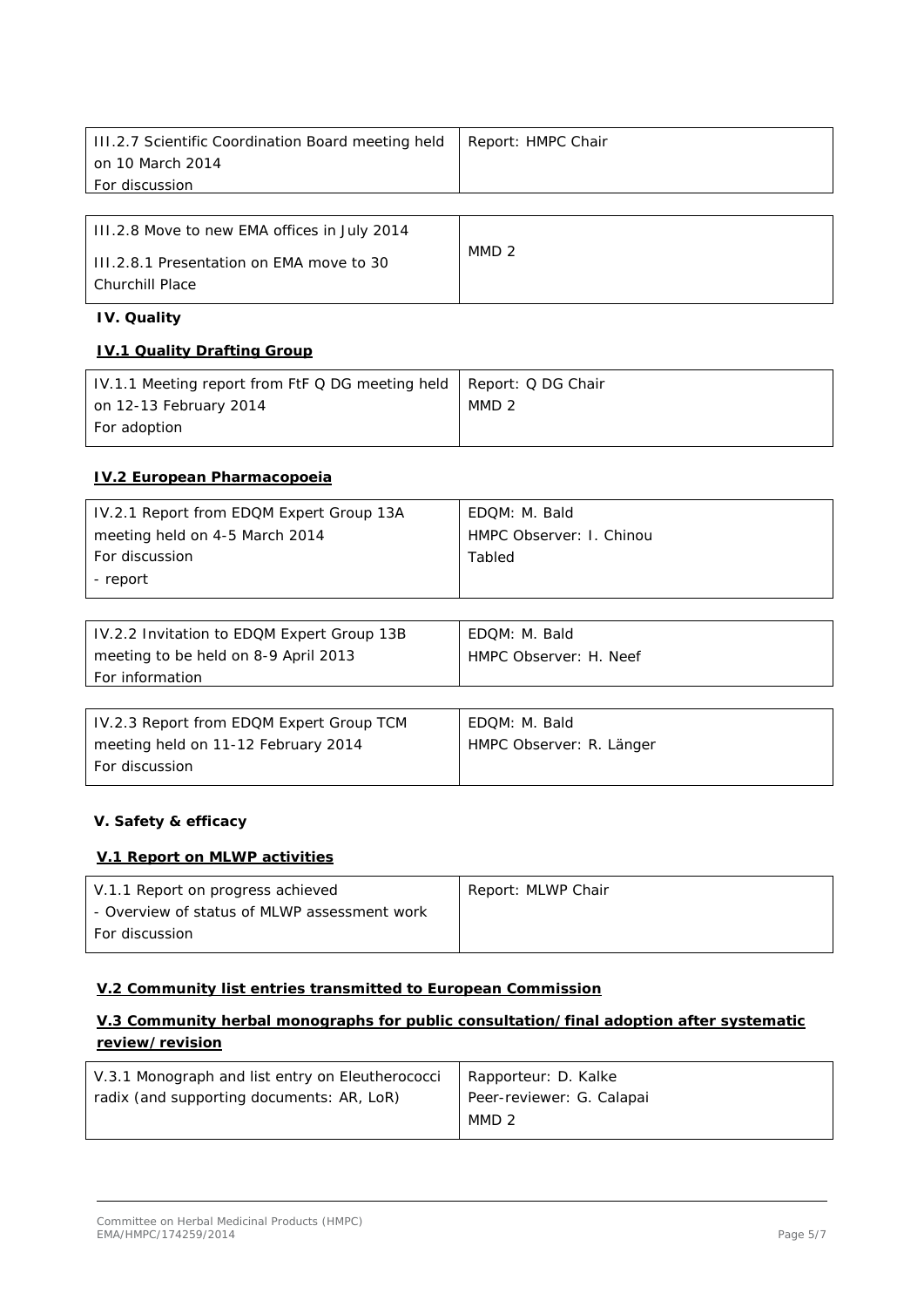| V.3.2 Monograph on Passiflorae herba (and | Rapporteur: P. Claeson         |
|-------------------------------------------|--------------------------------|
| supporting documents: AR, LoR)            | Peer-reviewer: I. Chinou MMD 2 |
| V.3.2.1 Non-clinical issues               | Tabled                         |

# **V.4 Community herbal monographs (post finalisation)**

# **V.5 Community herbal monographs, Community list entries and public statements for adoption after public consultation**

| V.5.1 Monograph on Eucalypti aetheroleum (and<br>supporting documents: AR, LoR, OoC) | Rapporteur: J. Wiesner, Expert: R. Hönow<br>Peer-reviewer: I. Chinou<br>MMD <sub>2</sub> |
|--------------------------------------------------------------------------------------|------------------------------------------------------------------------------------------|
|                                                                                      |                                                                                          |
| V.5.2 Monograph on Ginseng radix (and<br>supporting documents: AR, LoR, OoC)         | Rapporteur: R. Länger<br>Peer-reviewer: W. Knöss<br>MMD <sub>2</sub>                     |
|                                                                                      |                                                                                          |
| V.5.3 Monograph on Ononidis radix (and<br>supporting documents: AR, LoR, OoC)        | Rapporteur: B. Jansone<br>Peer-reviewer: M. Heroutová<br>MMD <sub>2</sub>                |

# **V.6 Community herbal monographs, Community list entries and public statements for adoption for release for public consultation**

# **V.7 Community herbal monographs, Community list entries and public statements for discussion**

| V.7.1 MLWP recommendation to cancel the           | Report: MLWP Chair |
|---------------------------------------------------|--------------------|
| assessment work on Crataegi fructus (no available |                    |
| information on marketed products with proven 30   |                    |
| years of medicinal use in the EU containing       |                    |
| Crataegi fructus as single substance)             |                    |

#### **V.8 Guidelines**

#### **VI. Other relevant business**

#### **VI.1 Conferences, presentations & research projects**

#### **VI.2 International cooperation, collaboration with non-EU regulatory authorities**

## **VI.3 Documents for information**

| VI.3.1 Table of Decisions from HMPC meeting held | MMD 1                                              |
|--------------------------------------------------|----------------------------------------------------|
| on 27-28 January 2014                            |                                                    |
| VI.3.2 Meeting report from HMPC meeting held on  | http://www.ema.europa.eu/docs/en_GB/document_libra |
| 27-28 January 2014                               | ry/Committee meeting report/2014/02/WC500161191.   |
|                                                  | pdf                                                |
| VI.3.3 Draft agenda of MLWP meeting to be held   | Tabled                                             |
| on 25-27 March 2014                              |                                                    |